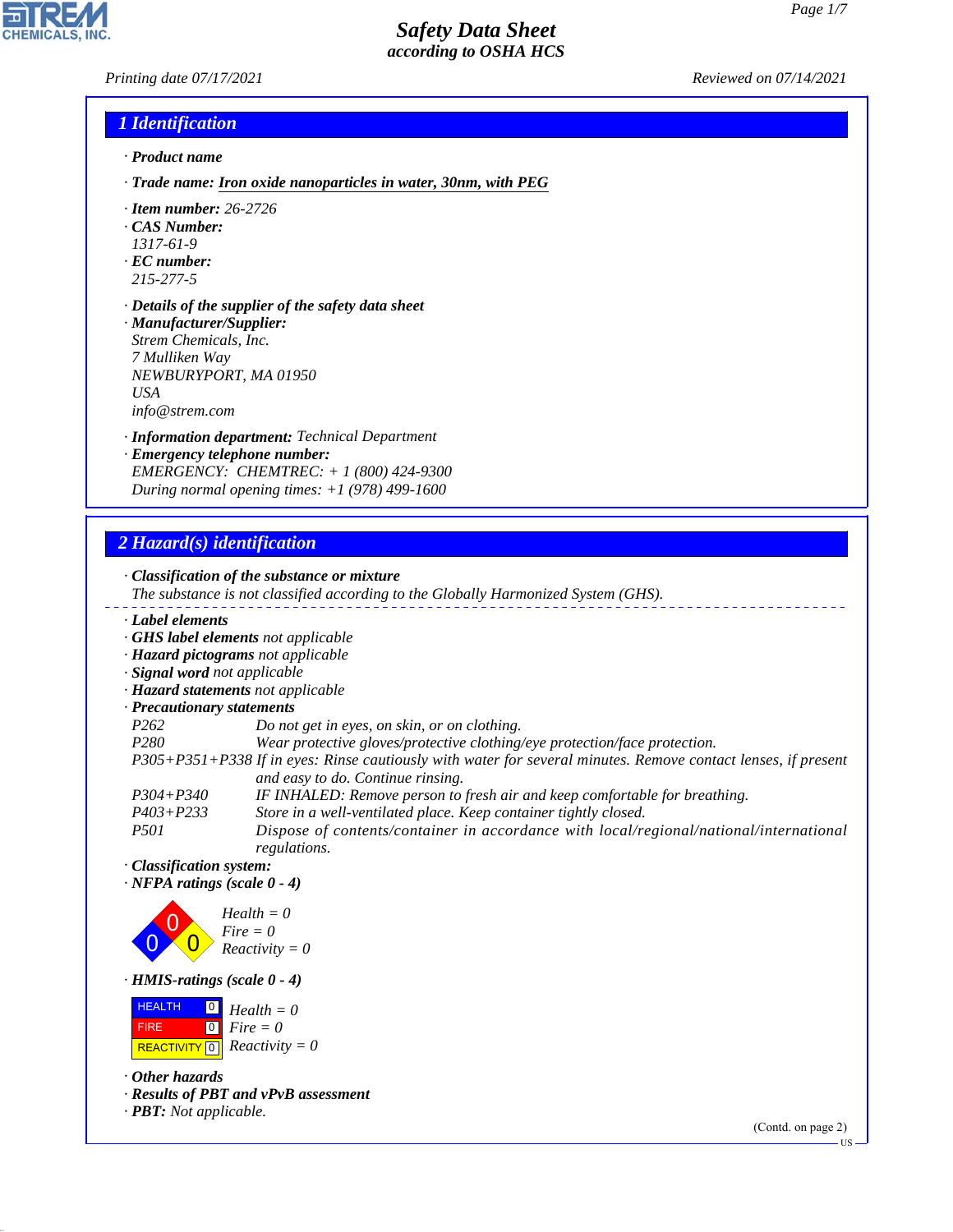*Printing date 07/17/2021 Reviewed on 07/14/2021*

*Trade name: Iron oxide nanoparticles in water, 30nm, with PEG*

(Contd. of page 1)

*· vPvB: Not applicable.*

## *3 Composition/information on ingredients*

- *· Chemical characterization: Substances*
- *· CAS No. Description*
- *1317-61-9 triiron tetraoxide*
- *· Identification number(s)*
- *· EC number: 215-277-5*
- *· Dangerous components: not applicable*

## *4 First-aid measures*

- *· Description of first aid measures*
- *· General information: No special measures required.*
- *· After inhalation: Supply fresh air; consult doctor in case of complaints.*
- *· After skin contact: Immediately rinse with water.*
- *· After eye contact: Rinse opened eye for several minutes under running water. Then consult a doctor.*
- *· After swallowing: If symptoms persist consult doctor.*
- *· Information for doctor:*
- *· Most important symptoms and effects, both acute and delayed No further relevant information available.*
- *· Indication of any immediate medical attention and special treatment needed*
- *No further relevant information available.*

## *5 Fire-fighting measures*

- *· Extinguishing media*
- *· Suitable extinguishing agents: Use fire fighting measures that suit the environment.*
- *· Special hazards arising from the substance or mixture No further relevant information available.*
- *· Advice for firefighters*
- *· Protective equipment: No special measures required.*

## *6 Accidental release measures*

- *· Personal precautions, protective equipment and emergency procedures Not required.*
- *· Environmental precautions: No special measures required.*
- *· Methods and material for containment and cleaning up: Absorb with liquid-binding material (sand, diatomite, acid binders, universal binders, sawdust). Dispose contaminated material as waste according to item 13.*
- *· Reference to other sections*
- *See Section 7 for information on safe handling.*
- *See Section 8 for information on personal protection equipment.*
- *See Section 13 for disposal information.*
- *· Protective Action Criteria for Chemicals*

*· PAC-1:*

*· PAC-2:*

44.1.1

*21 mg/m3*

*230 mg/m3*

(Contd. on page 3)

US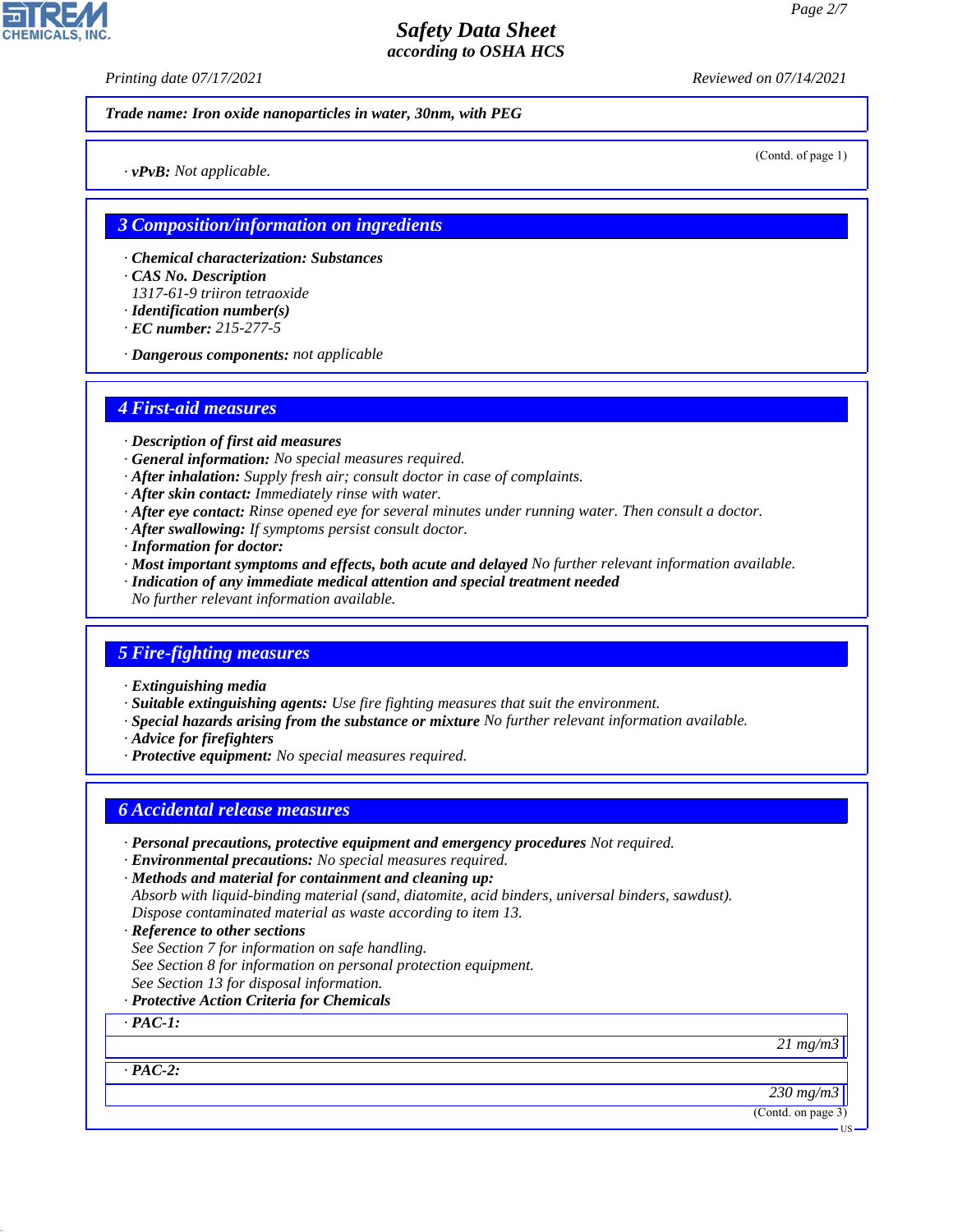*Printing date 07/17/2021 Reviewed on 07/14/2021*

*Trade name: Iron oxide nanoparticles in water, 30nm, with PEG*

(Contd. of page 2)

*1,400 mg/m3*

## *7 Handling and storage*

*· Handling:*

*· PAC-3:*

**CHEMICALS, INC** 

- *· Precautions for safe handling No special measures required.*
- *· Information about protection against explosions and fires: No special measures required.*
- *· Conditions for safe storage, including any incompatibilities*
- *· Storage:*
- *· Requirements to be met by storerooms and receptacles: No special requirements.*
- *· Information about storage in one common storage facility: Not required.*
- *· Further information about storage conditions: None.*
- *· Specific end use(s) No further relevant information available.*

## *8 Exposure controls/personal protection*

- *· Additional information about design of technical systems: No further data; see item 7.*
- *· Control parameters*
- *· Components with limit values that require monitoring at the workplace: Not required.*
- *· Additional information: The lists that were valid during the creation were used as basis.*
- *· Exposure controls*
- *· Personal protective equipment:*
- *· General protective and hygienic measures:*
- *The usual precautionary measures for handling chemicals should be followed.*
- *· Breathing equipment: Not required.*
- *· Protection of hands:*



44.1.1

\_S*Protective gloves*

*The glove material has to be impermeable and resistant to the product/ the substance/ the preparation. Due to missing tests no recommendation to the glove material can be given for the product/ the preparation/ the chemical mixture.*

*Selection of the glove material on consideration of the penetration times, rates of diffusion and the degradation · Material of gloves*

*The selection of the suitable gloves does not only depend on the material, but also on further marks of quality and varies from manufacturer to manufacturer.*

### *· Penetration time of glove material*

*The exact break through time has to be found out by the manufacturer of the protective gloves and has to be observed.*

*· Eye protection: Goggles recommended during refilling.*

(Contd. on page 4)

US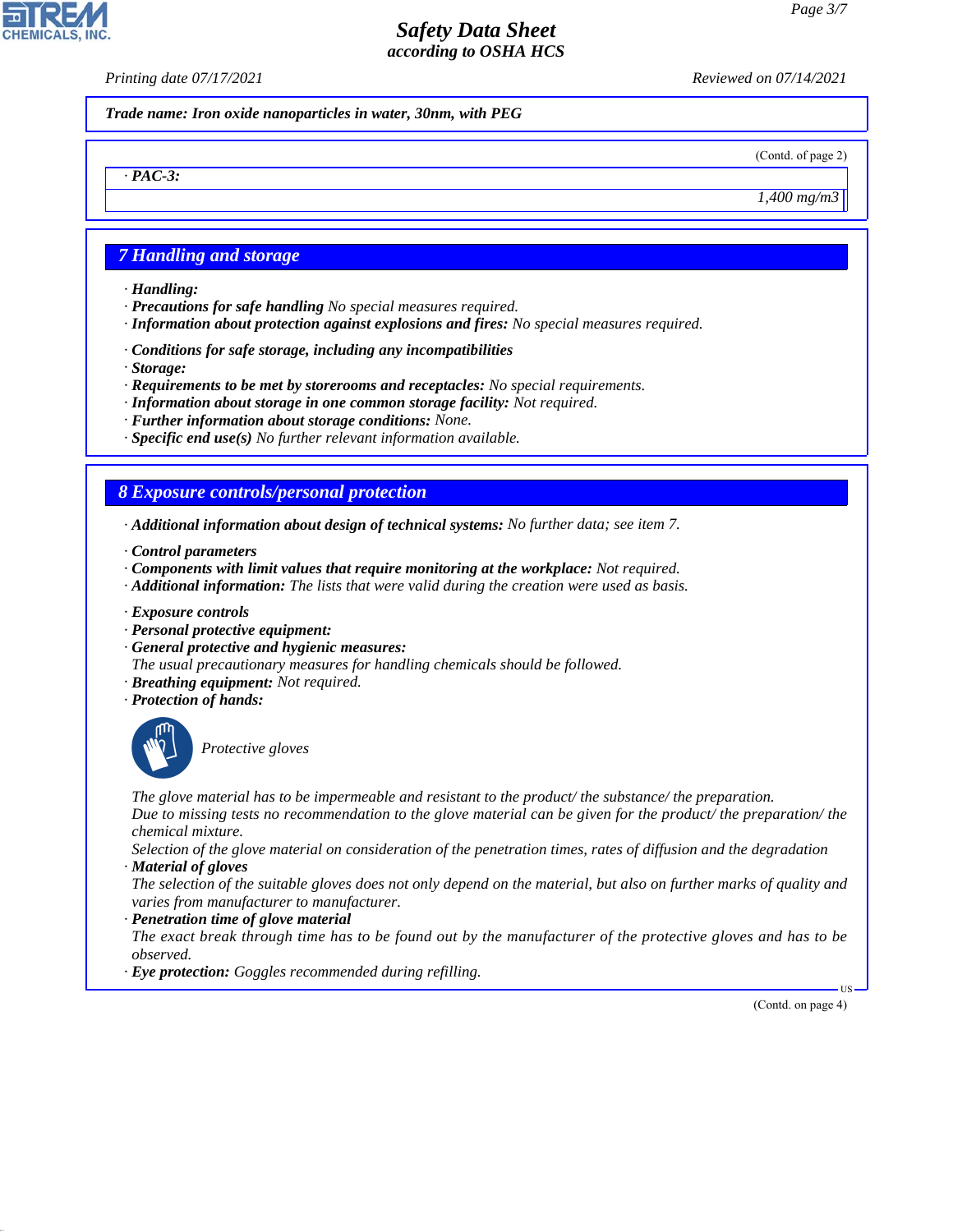$\mathbf{r}$ 

**CHEMICALS, INC.** 

*Printing date 07/17/2021 Reviewed on 07/14/2021*

*Trade name: Iron oxide nanoparticles in water, 30nm, with PEG*

(Contd. of page 3)

| 9 Physical and chemical properties                                                                      |                                               |  |
|---------------------------------------------------------------------------------------------------------|-----------------------------------------------|--|
| · Information on basic physical and chemical properties<br>· General Information<br>$\cdot$ Appearance: |                                               |  |
| Form:                                                                                                   | Solution                                      |  |
| Color:                                                                                                  | <b>Black</b>                                  |  |
| $\cdot$ Odor:                                                                                           | <i><b>Odorless</b></i>                        |  |
| Odor threshold:                                                                                         | Not determined.                               |  |
|                                                                                                         |                                               |  |
| $\cdot$ pH-value:                                                                                       | Not determined.                               |  |
| Change in condition                                                                                     |                                               |  |
| <b>Melting point/Melting range:</b>                                                                     | Undetermined.                                 |  |
| <b>Boiling point/Boiling range:</b>                                                                     | Undetermined.                                 |  |
| · Flash point:                                                                                          | 82 °C (180 °F)                                |  |
| · Flammability (solid, gaseous):                                                                        | Not determined.                               |  |
| · Ignition temperature:                                                                                 | 228 °C (442 °F)                               |  |
| · Decomposition temperature:                                                                            | Not determined.                               |  |
| $\cdot$ Auto igniting:                                                                                  | Not determined.                               |  |
| · Danger of explosion:                                                                                  | Product does not present an explosion hazard. |  |
| · Explosion limits:                                                                                     |                                               |  |
| Lower:                                                                                                  | $0.7$ Vol %                                   |  |
| <b>Upper:</b>                                                                                           | 5 Vol %                                       |  |
| · Vapor pressure:                                                                                       | Not determined.                               |  |
| $\cdot$ Density:                                                                                        | Not determined.                               |  |
| · Relative density                                                                                      | Not determined.                               |  |
| · Vapor density                                                                                         | Not determined.                               |  |
| · Evaporation rate                                                                                      | Not determined.                               |  |
| · Solubility in / Miscibility with<br>Water:                                                            | Not miscible or difficult to mix.             |  |
| · Partition coefficient (n-octanol/water): Not determined.                                              |                                               |  |
| · Viscosity:                                                                                            |                                               |  |
| Dynamic:                                                                                                | Not determined.                               |  |
| Kinematic:                                                                                              | Not determined.                               |  |
| · Solvent content:                                                                                      |                                               |  |
| Organic solvents:                                                                                       | $0.0\%$                                       |  |
| Water:                                                                                                  | $1.0\%$                                       |  |
| <b>VOC</b> content:                                                                                     | 0.0 g/l / 0.00 lb/gl                          |  |
| Other information                                                                                       | No further relevant information available.    |  |

# *10 Stability and reactivity*

*· Reactivity No further relevant information available.*

*· Chemical stability*

44.1.1

*· Thermal decomposition / conditions to be avoided: No decomposition if used according to specifications.*

*· Possibility of hazardous reactions No dangerous reactions known.*

(Contd. on page 5)

US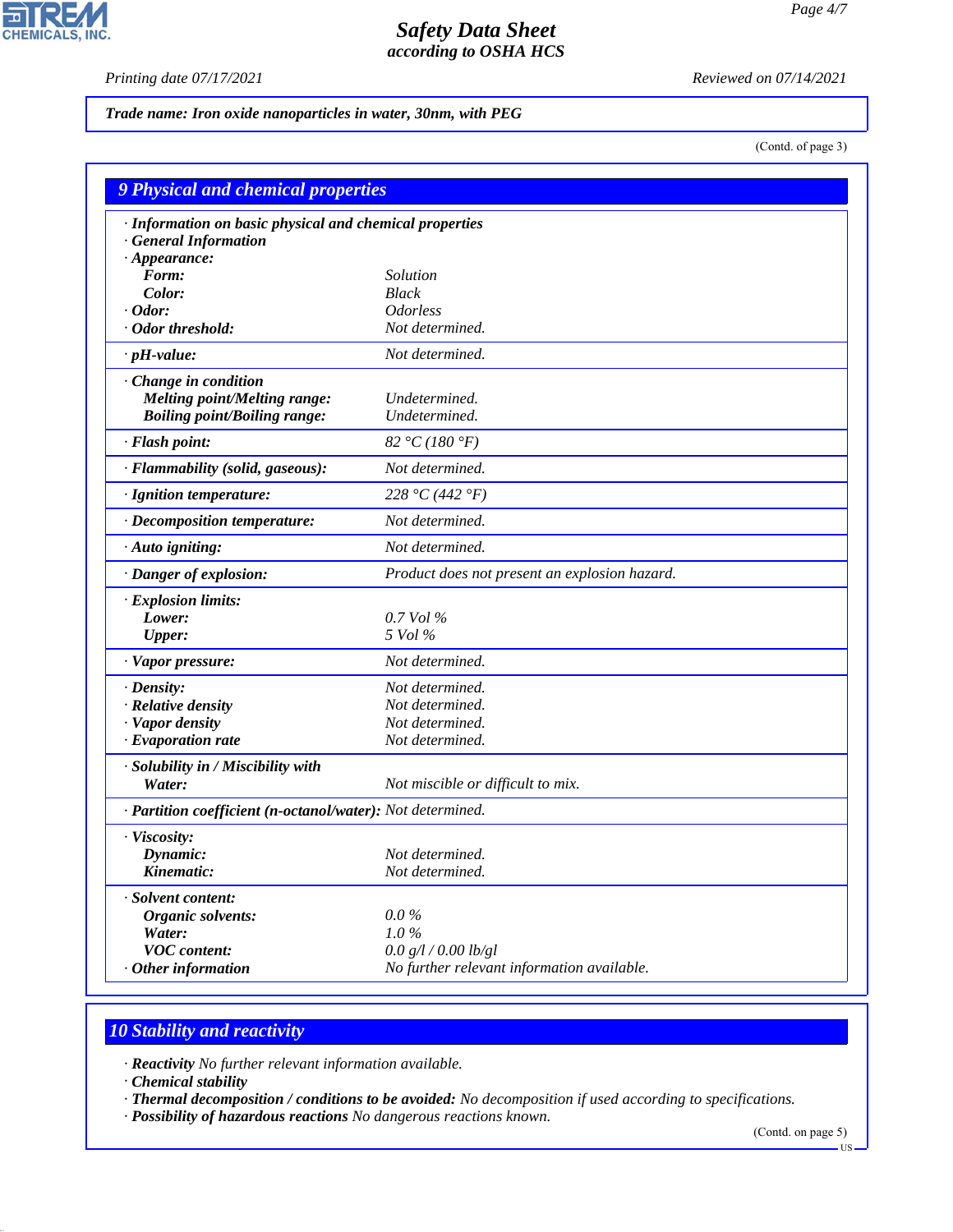*Printing date 07/17/2021 Reviewed on 07/14/2021*

(Contd. of page 4)

*Trade name: Iron oxide nanoparticles in water, 30nm, with PEG*

- *· Conditions to avoid No further relevant information available.*
- *· Incompatible materials: No further relevant information available.*
- *· Hazardous decomposition products: No dangerous decomposition products known.*

## *11 Toxicological information*

*· Information on toxicological effects*

*· Acute toxicity:*

*· LD/LC50 values that are relevant for classification:*

*1317-61-9 triiron tetraoxide Oral LD50 >5000 mg/kg (rat)*

- *· Primary irritant effect:*
- *· on the skin: No irritant effect.*
- *· on the eye: No irritating effect.*
- *· Sensitization: No sensitizing effects known.*
- *· Additional toxicological information:*

*When used and handled according to specifications, the product does not have any harmful effects according to our experience and the information provided to us.*

*The substance is not subject to classification.*

*· Carcinogenic categories*

*· IARC (International Agency for Research on Cancer)*

*Substance is not listed.*

*· NTP (National Toxicology Program)*

*Substance is not listed.*

*· OSHA-Ca (Occupational Safety & Health Administration)*

*Substance is not listed.*

## *12 Ecological information*

*· Toxicity*

- *· Aquatic toxicity: No further relevant information available.*
- *· Persistence and degradability No further relevant information available.*
- *· Behavior in environmental systems:*
- *· Bioaccumulative potential No further relevant information available.*
- *· Mobility in soil No further relevant information available.*
- *· Additional ecological information:*
- *· General notes: Not known to be hazardous to water.*
- *· Results of PBT and vPvB assessment*
- *· PBT: Not applicable.*
- *· vPvB: Not applicable.*
- *· Other adverse effects No further relevant information available.*

## *13 Disposal considerations*

*· Waste treatment methods*

44.1.1

*· Recommendation: Disposal must be made according to official regulations.*

(Contd. on page 6)

**HS**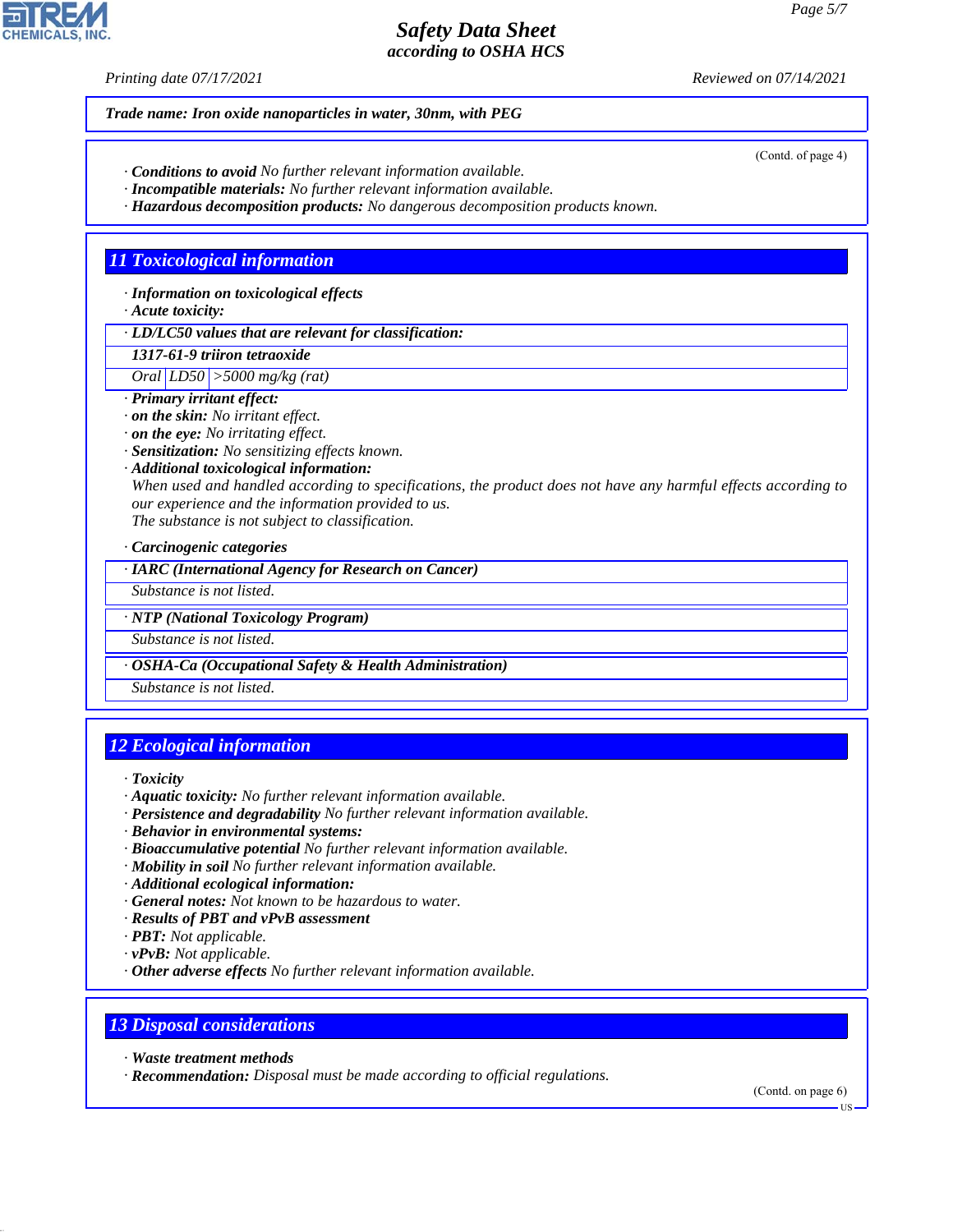**CHEMICALS, INC.** 

*Printing date 07/17/2021 Reviewed on 07/14/2021*

*Trade name: Iron oxide nanoparticles in water, 30nm, with PEG*

(Contd. of page 5)

*· Uncleaned packagings:*

*· Recommendation: Disposal must be made according to official regulations.*

| <b>14 Transport information</b>                                                           |                 |
|-------------------------------------------------------------------------------------------|-----------------|
| $\cdot$ UN-Number<br>· DOT, ADN, IMDG, IATA                                               | not regulated   |
| · UN proper shipping name<br>· DOT, ADN, IMDG, IATA                                       | not regulated   |
| $\cdot$ Transport hazard class(es)                                                        |                 |
| · DOT, ADN, IMDG, IATA<br>· Class                                                         | not regulated   |
| · Packing group<br>· DOT, IMDG, IATA                                                      | not regulated   |
| · Environmental hazards:<br>$\cdot$ Marine pollutant:                                     | N <sub>O</sub>  |
| · Special precautions for user                                                            | Not applicable. |
| $\cdot$ Transport in bulk according to Annex II of<br><b>MARPOL73/78 and the IBC Code</b> | Not applicable. |
| · UN "Model Regulation":                                                                  | not regulated   |

# *15 Regulatory information*

*· Safety, health and environmental regulations/legislation specific for the substance or mixture · Sara*

*· Section 355 (extremely hazardous substances):*

*Substance is not listed.*

*· Section 313 (Specific toxic chemical listings):*

*Substance is not listed.*

*· TSCA (Toxic Substances Control Act):*

*Substance is listed.*

*· Proposition 65*

*· Chemicals known to cause cancer:*

*Substance is not listed.*

*· Chemicals known to cause reproductive toxicity for females:*

*Substance is not listed.*

*· Chemicals known to cause reproductive toxicity for males:*

*Substance is not listed.*

*· Chemicals known to cause developmental toxicity:*

*Substance is not listed.*

44.1.1

(Contd. on page 7)

US